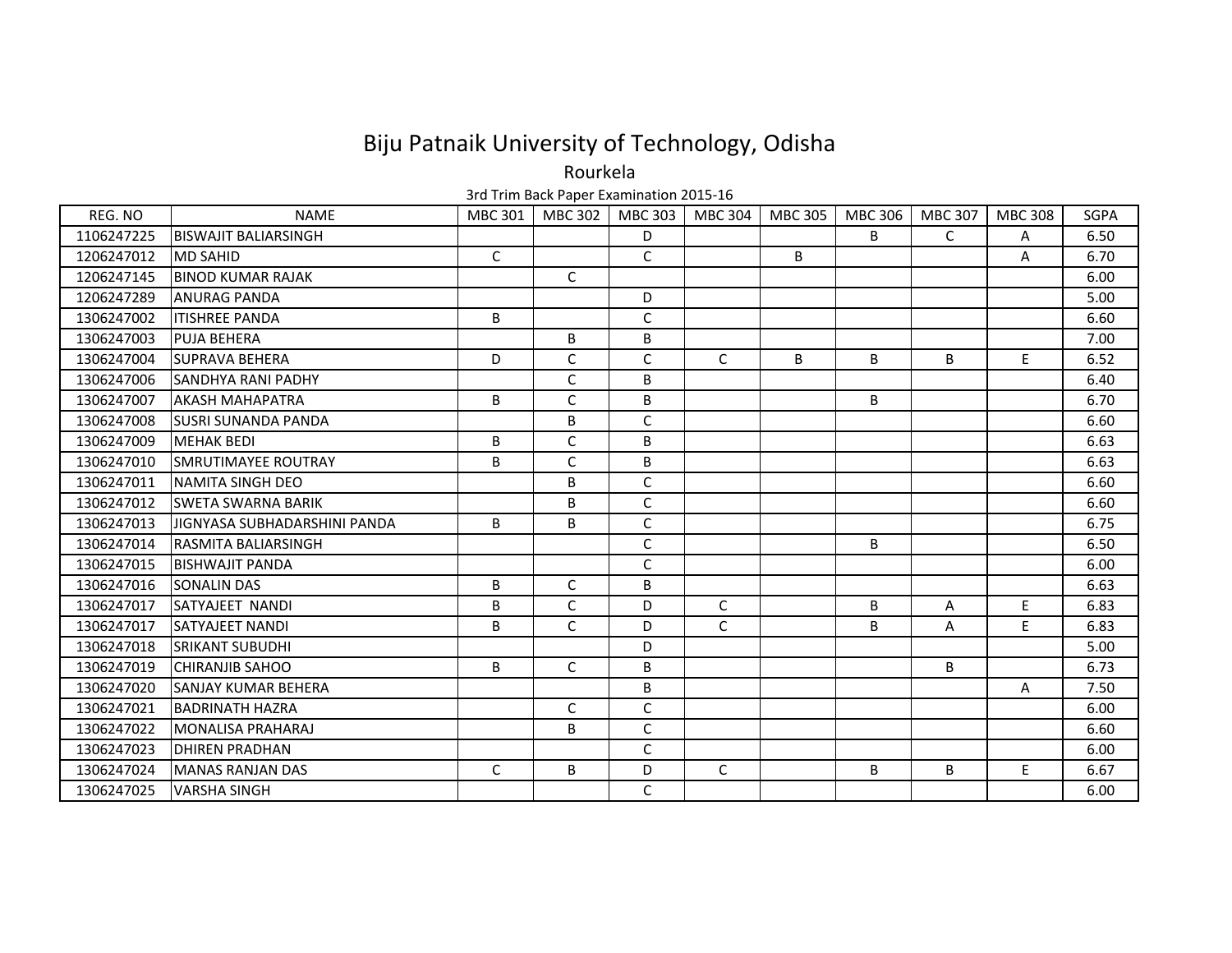Rourkela

| REG. NO    | <b>NAME</b>                    | <b>MBC 301</b> | MBC 302 | MBC 303      | MBC 304      | MBC 305 | MBC 306 | MBC 307      | <b>MBC 308</b> | <b>SGPA</b> |
|------------|--------------------------------|----------------|---------|--------------|--------------|---------|---------|--------------|----------------|-------------|
| 1306247026 | <b>ISUSMITA SAHOO</b>          |                | C       | D            | $\mathsf{C}$ |         |         |              |                | 5.75        |
| 1306247027 | IPARTHA SARATHI MOHAPATRA      | В              |         | C            |              |         |         |              | $\mathsf{A}$   | 7.00        |
| 1306247028 | <b>ICHINMAYEE PRADHAN</b>      |                |         | B            |              |         |         |              |                | 7.00        |
| 1306247029 | <b>SWAGATIKA MOHANTY</b>       |                | B       | C            |              |         |         | B            |                | 6.75        |
| 1306247030 | <b>MONALISA BISWAL</b>         | B              |         | D            |              |         |         |              |                | 6.20        |
| 1306247031 | <b>HARAPRIYA RAO</b>           | B              | C       | D            |              |         |         | <sub>B</sub> |                | 6.36        |
| 1306247033 | <b>ASHIRBAD ROUT</b>           | B              | C       | B            |              |         | A       | B            | A              | 7.07        |
| 1306247034 | <b>MONIKA PANIGRAHI</b>        |                | B       | D            |              |         |         |              |                | 6.20        |
| 1306247036 | <b>ILUPTHANSA BAL SAMANT</b>   |                | B       | C            |              |         |         |              |                | 6.60        |
| 1306247036 | <b>LUPTHANSA BAL SAMANTA</b>   |                | B       | $\mathsf C$  |              |         |         |              |                | 6.60        |
| 1306247037 | JYOTIRMAYA DASH                | B              | B       | D            | B            |         | B       | B            | E.             | 7.00        |
| 1306247038 | IBIBEKANANDA SATAPATHY         |                | B       | C            |              |         |         | B            |                | 6.75        |
| 1306247039 | <b>JANAMIKA KURREY</b>         |                | B       | $\mathsf{C}$ |              |         |         | B            |                | 6.75        |
| 1306247040 | <b>SWAGATIKA PANDA</b>         |                | B       | $\mathsf{C}$ |              |         |         |              |                | 6.60        |
| 1306247041 | <b>SUMITA PRADHAN</b>          |                | D       |              |              |         |         |              |                | 5.00        |
| 1306247042 | <b>SIBASHIS RAY</b>            |                |         | B            |              |         |         |              |                | 7.00        |
| 1306247043 | <b>AKASH MOHAPATRA</b>         | B              | C       | $\mathsf C$  |              |         |         |              |                | 6.38        |
| 1306247044 | <b>ABHIJIT MISHRA</b>          | B              |         | C            |              |         | B       | B            | A              | 7.00        |
| 1306247045 | <b>ISAMBIT KUMAR PANIGRAHI</b> | B              |         | B            |              |         |         |              |                | 7.00        |
| 1306247046 | <b>SHUSANT NAYAK</b>           |                |         | D            |              |         |         |              |                | 5.00        |
| 1306247047 | <b>ISUBHASISH ROUT</b>         |                |         | C            |              |         | B       | B            | A              | 7.00        |
| 1306247048 | <b>BHADRA SAHOO</b>            |                |         | C            |              |         |         |              |                | 6.00        |
| 1306247049 | <b>BAKUL ROUT</b>              | B              | C       |              | $\mathsf{C}$ |         | B       | B            | Α              | 6.75        |
| 1306247050 | <b>AYUSMAN DAS</b>             |                | B       | B            |              |         |         |              |                | 7.00        |
| 1306247052 | <b>ARCHANA SAMAL</b>           |                |         | B            |              |         |         |              |                | 7.00        |
| 1306247053 | <b>SHAIKH AHAD BAKSH</b>       |                |         | D            |              |         |         |              |                | 5.00        |
| 1306247054 | <b>ISANGYA MOHANTY</b>         |                |         | C            |              |         |         |              |                | 6.00        |
| 1306247055 | <b>SUJATA PANDA</b>            |                |         | D            |              |         |         |              |                | 5.00        |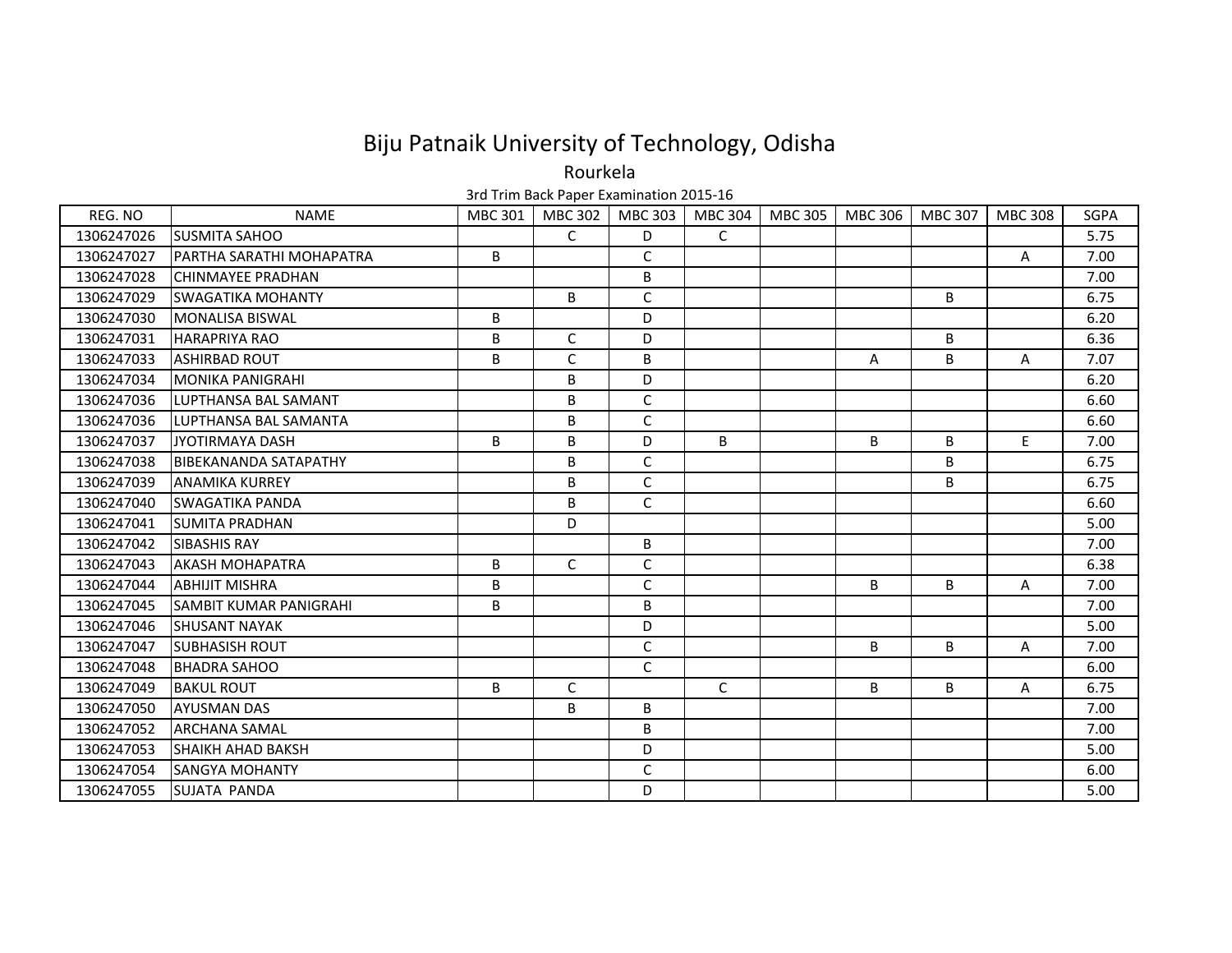Rourkela

| REG. NO    | <b>NAME</b>                    | <b>MBC 301</b> | MBC 302      | <b>MBC 303</b> | MBC 304 | MBC 305 | MBC 306 | MBC 307 | <b>MBC 308</b> | <b>SGPA</b> |
|------------|--------------------------------|----------------|--------------|----------------|---------|---------|---------|---------|----------------|-------------|
| 1306247056 | <b>SHIBANI SHANKAR ROUTRAY</b> |                |              | D              |         |         | B       |         | E.             | 7.00        |
| 1306247058 | <b>BAGMI NANDA</b>             |                |              | B              |         |         |         |         |                | 7.00        |
| 1306247059 | <b>IMAYUREE MOHARANA</b>       |                |              | $\mathsf{C}$   |         |         |         |         |                | 6.00        |
| 1306247060 | <b>SAMBITA DEBADARSINI</b>     |                |              | B              |         |         |         |         |                | 7.00        |
| 1306247061 | <b>SARADA PRASANNA DAS</b>     | B              |              | D              |         |         | B       | B       |                | 6.60        |
| 1306247062 | <b>ARPITA BISWAL</b>           |                |              | $\mathsf C$    |         |         |         |         |                | 6.00        |
| 1306247063 | <b>LUCKY DAS</b>               |                |              | $\mathsf{C}$   |         |         |         |         |                | 6.00        |
| 1306247064 | <b>CHIKU BEDAVYASA</b>         |                |              | $\mathsf C$    |         |         |         | B       |                | 6.60        |
| 1306247065 | <b>IDEEPAK KUMAR MURMU</b>     |                |              | B              |         |         |         |         |                | 7.00        |
| 1306247066 | <b>ISURAJ KUMAR NATH</b>       | B              |              | B              |         |         |         |         |                | 7.00        |
| 1306247067 | <b>IPSITA BADTIA</b>           |                |              | $\mathsf{C}$   |         |         |         |         |                | 6.00        |
| 1306247068 | <b>ASIT KUMAR PADHI</b>        | B              | C            | B              | C       | B       | A       | B       | A              | 6.90        |
| 1306247069 | <b>ARUNA ANAND</b>             |                |              | B              |         |         |         |         |                | 7.00        |
| 1306247070 | <b>S. MURALIDHAR</b>           |                |              |                |         |         |         | B       |                | 7.00        |
| 1306247071 | <b>HARIBANDHU KUSUM</b>        |                |              | B              |         |         |         |         |                | 7.00        |
| 1306247072 | <b>SUVENDU KUMAR MAHI</b>      |                |              | $\mathsf C$    |         |         |         |         |                | 6.00        |
| 1306247073 | <b>IPALLAVA KESHARI NAIK</b>   |                |              | C              |         |         |         | B       |                | 6.60        |
| 1306247074 | <b>SUMAN DASH</b>              |                |              | D              |         |         |         |         |                | 5.00        |
| 1306247074 | <b>SUMAN DASH</b>              |                |              | D              |         |         |         |         |                | 5.00        |
| 1306247075 | <b>PHULMANI EKKA</b>           |                |              | B              |         |         |         |         |                | 7.00        |
| 1306247076 | <b>HADU BANDHU PRADHAN</b>     |                |              | D              |         |         |         |         |                | 5.00        |
| 1306247077 | <b>MANASA RANJAN DAS</b>       |                |              | $\mathsf C$    |         |         |         |         |                | 6.00        |
| 1306247078 | <b>ANKITA PANDA</b>            |                |              | D              |         |         |         |         |                | 5.00        |
| 1306247079 | JAYASHRI MALLICK               |                |              | D              |         |         |         |         |                | 5.00        |
| 1306247081 | LOREN MOHAPATRA                |                |              | $\mathsf{C}$   |         |         | B       |         |                | 6.50        |
| 1306247082 | IBISHNUPRIYA DALAI             | B              |              | C              |         |         |         | B       |                | 6.75        |
| 1306247084 | <b>PRIYA PARAMITA BEURA</b>    | B              | B            | B              |         |         |         |         |                | 7.00        |
| 1306247087 | <b>SANGAM KESHARI BHOLA</b>    |                | $\mathsf{C}$ | $\mathsf{C}$   |         |         |         |         |                | 6.00        |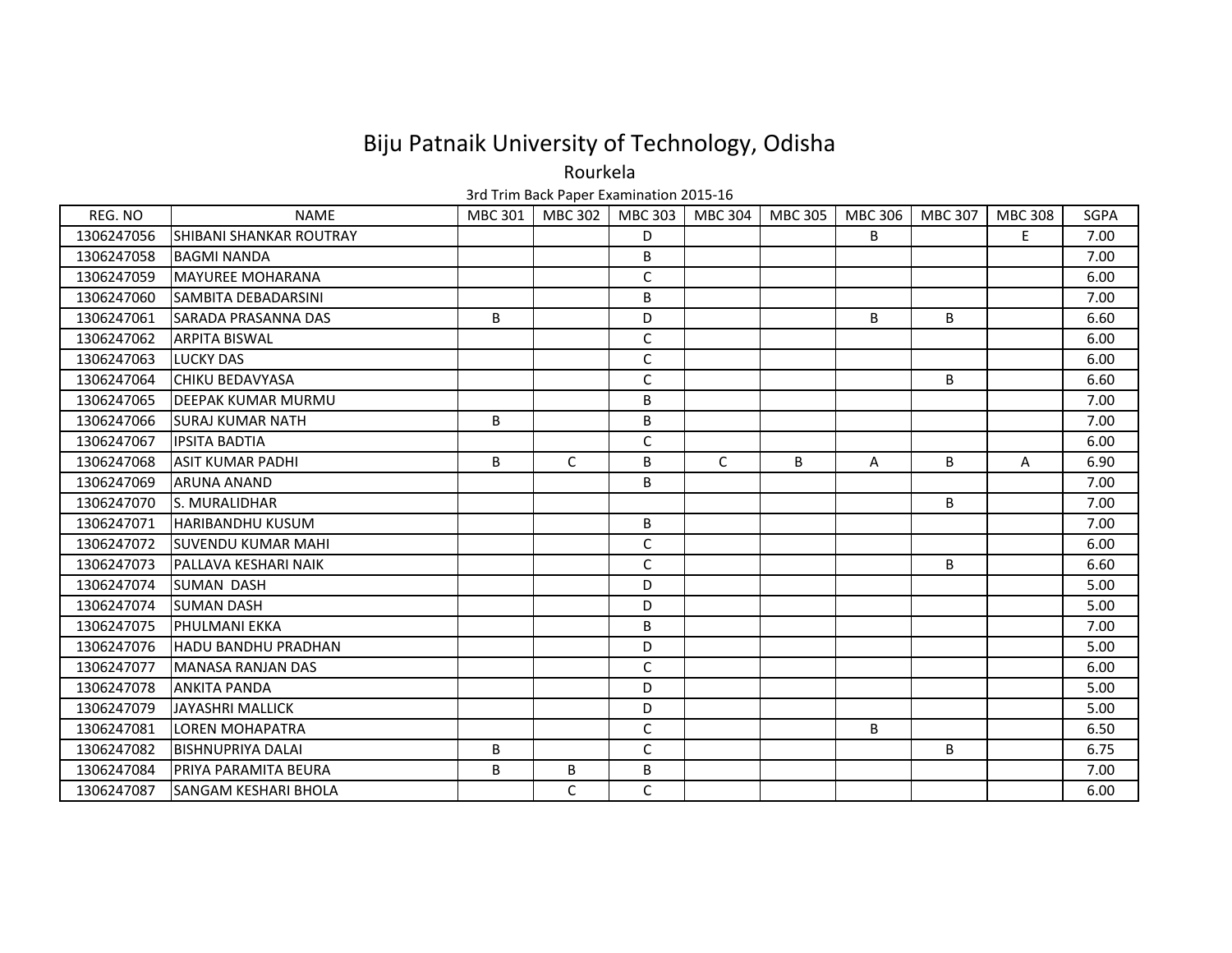Rourkela

| REG. NO    | <b>NAME</b>                    | <b>MBC 301</b> | MBC 302      | MBC 303      | MBC 304 | MBC 305 | MBC 306 | MBC 307      | <b>MBC 308</b> | <b>SGPA</b> |
|------------|--------------------------------|----------------|--------------|--------------|---------|---------|---------|--------------|----------------|-------------|
| 1306247088 | <b>BANISHREE ROUT</b>          |                |              | D            |         |         |         |              |                | 5.00        |
| 1306247089 | <b>BIDYADHAR SAHOO</b>         | B              | $\mathsf{C}$ | $\mathsf{C}$ |         | C       | B       |              |                | 6.38        |
| 1306247090 | JAYASHREE BHUYAN               |                |              | B            |         |         |         |              |                | 7.00        |
| 1306247091 | <b>MADHUSMITA PATEL</b>        | B              | $\mathsf{C}$ | C            |         |         | B       | B            |                | 6.62        |
| 1306247092 | <b>AUROBINDA MOHANTY</b>       |                |              | B            |         |         |         |              |                | 7.00        |
| 1306247092 | <b>AUROBINDA MOHANTY</b>       |                |              | B            |         |         |         |              |                | 7.00        |
| 1306247093 | HARIHARA SWAIN                 | $\mathsf{C}$   | $\mathsf{C}$ |              |         |         | B       |              |                | 6.25        |
| 1306247093 | <b>HARIHARA SWAIN</b>          | C              | $\mathsf{C}$ |              |         |         | B       |              |                | 6.25        |
| 1306247094 | <b>ABHILIPSA HATI</b>          | В              |              | C            |         | B       | B       |              |                | 6.80        |
| 1306247094 | <b>ABHILIPSA HATI</b>          | B              |              | $\mathsf C$  |         | B       | B       |              |                | 6.80        |
| 1306247096 | <b>SURYA NARAYAN SAHU</b>      |                | C            | B            |         |         |         | B            | E.             | 7.10        |
| 1306247097 | <b>MANAGOBINDA MISHRA</b>      |                | B            | C            |         |         |         |              |                | 6.60        |
| 1306247098 | <b>AVILASH PANIGRAHI</b>       |                |              | D            | B.      |         |         | <sub>B</sub> |                | 6.50        |
| 1306247099 | <b>VINAYAK KUMAR GUPTA</b>     |                |              | $\mathsf{C}$ | B       |         |         | B            | A              | 7.00        |
| 1306247100 | <b>MANOHAR G PRADHAN</b>       |                |              | C            |         |         |         |              |                | 6.00        |
| 1306247102 | PRIYANKA SAHAY                 |                |              | B            |         |         |         |              |                | 7.00        |
| 1306247103 | ISUBRAT KUMAR KARAMCHAND NAYAK |                |              | $\mathsf C$  |         |         |         |              |                | 6.00        |
| 1306247104 | UMESH SHARMA                   |                |              |              |         |         |         |              | A              | 8.00        |
| 1306247105 | M SRIKANT SEKHAR               |                |              | B            |         |         |         | B            | A              | 7.29        |
| 1306247106 | <b>AYUSH KUMAR MOHANTY</b>     | B              |              | $\mathsf C$  |         |         | B       |              |                | 6.71        |
| 1306247108 | <b>G SWAPNA</b>                |                |              | D            |         |         |         |              |                | 5.00        |
| 1306247109 | <b>DEEPAK KUMAR PATRA</b>      | B              |              | $\mathsf C$  |         | B       |         | B            |                | 6.82        |
| 1306247110 | <b>AKANKSHA PRERNA TOPPO</b>   |                |              | B            |         |         |         |              |                | 7.00        |
| 1306247111 | <b>SANDHYA RANI GIRI</b>       |                |              | $\mathsf C$  |         |         |         |              |                | 6.00        |
| 1306247112 | <b>PUJA RANI</b>               |                |              | B            |         |         |         |              |                | 7.00        |
| 1306247113 | <b>IKHUSHBOO SINGH</b>         |                |              | C            |         |         |         |              |                | 6.00        |
| 1306247114 | <b>RASHMI RANJAN PANDA</b>     | В              |              | $\sf B$      |         |         |         |              |                | 7.00        |
| 1306247115 | PARTHA SARATHI SAMAL           | B              |              | $\mathsf{C}$ |         |         | B       | B            | $\circ$        | 7.33        |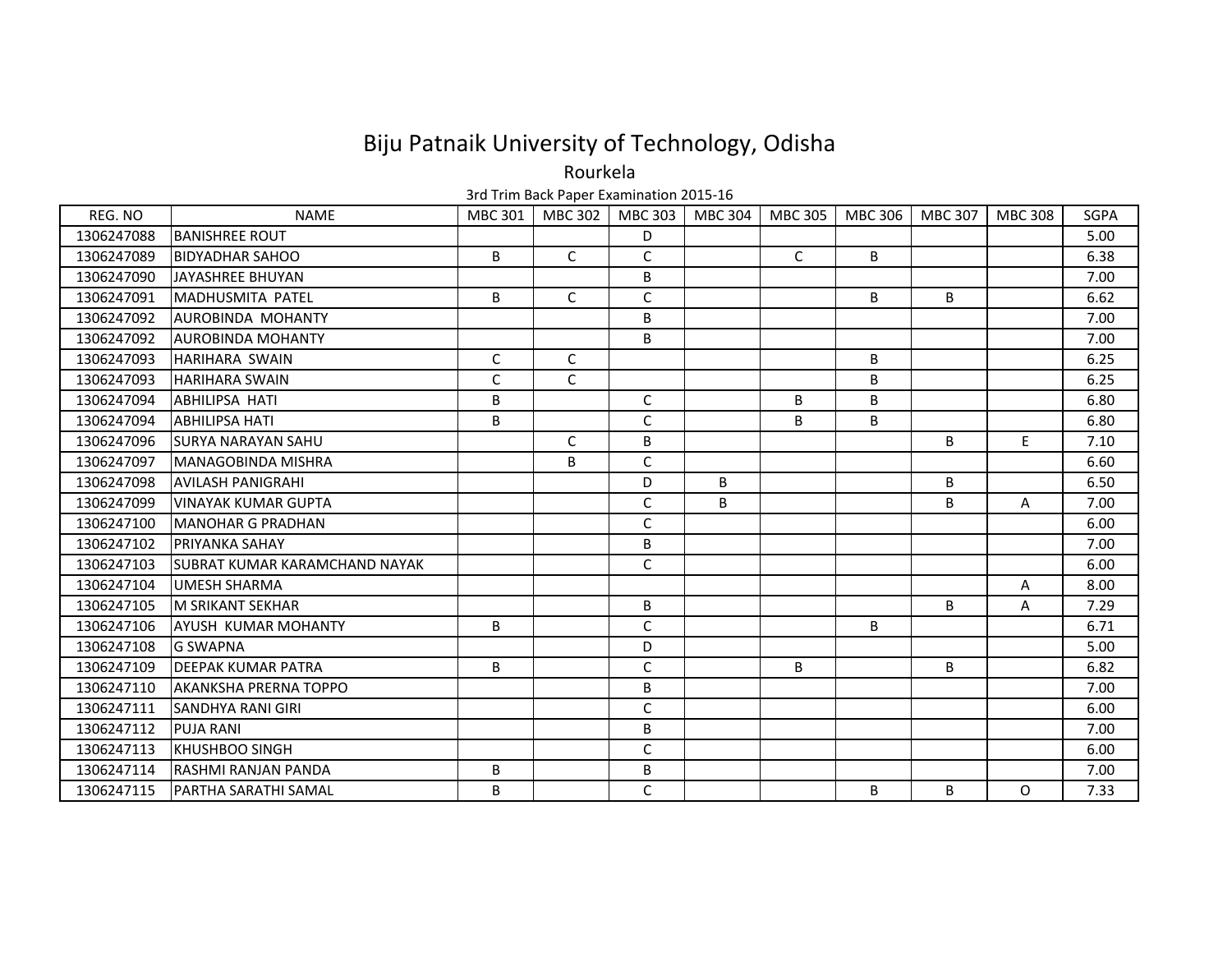Rourkela

| REG. NO    | <b>NAME</b>                 | <b>MBC 301</b> | MBC 302 | MBC 303      | MBC 304 | MBC 305 | MBC 306 | MBC 307 | <b>MBC 308</b> | <b>SGPA</b> |
|------------|-----------------------------|----------------|---------|--------------|---------|---------|---------|---------|----------------|-------------|
| 1306247116 | <b>ROHIT KUMAR JHA</b>      |                |         | B            |         |         |         |         |                | 7.00        |
| 1306247117 | <b>AUROVIND KHUNTIA</b>     |                |         |              |         |         |         | B       | E.             | 7.80        |
| 1306247117 | <b>AUROVIND KHUNTIA</b>     |                |         |              |         |         |         | B       | E.             | 7.80        |
| 1306247121 | <b>POULAMI GHOSH</b>        |                |         | B            |         |         |         |         |                | 7.00        |
| 1306247122 | <b>DEBIPRIYA PATTANAYAK</b> |                |         | B            |         |         |         |         |                | 7.00        |
| 1306247123 | <b>JITESH SINGH DEO</b>     |                |         | B            |         |         |         | B       |                | 7.00        |
| 1306247126 | <b>ABINASH PRITAM NAYAK</b> |                |         |              |         |         |         |         | Α              | 8.00        |
| 1306247128 | <b>SWETA KUMARI</b>         |                |         | $\mathsf{C}$ |         |         |         |         |                | 6.00        |
| 1306247129 | <b>MAMATA NAYAK</b>         |                |         | B            |         |         |         |         |                | 7.00        |
| 1306247132 | <b>SMRUTI RANJAN PARIDA</b> |                |         | B            |         |         |         |         |                | 7.00        |
| 1306247133 | <b>ITISHREE DAS</b>         |                |         | C            |         |         |         |         |                | 6.00        |
| 1306247134 | LAKHOJI VIKASH              |                |         | B            | B       |         | B       | B       | Α              | 7.17        |
| 1306247135 | <b>VARSHA RATH</b>          |                |         | B            |         |         |         |         |                | 7.00        |
| 1306247136 | <b>DEEPIKA BEHERA</b>       |                |         | $\mathsf C$  |         |         | В       |         |                | 6.50        |
| 1306247138 | <b>PRIYASMITA MOHAPATRA</b> |                |         | C            |         |         |         |         |                | 6.00        |
| 1306247139 | <b>SWAYAMSIDDHA PANDA</b>   |                | B       | B            |         |         |         |         |                | 7.00        |
| 1306247141 | <b>ALOK RANJAN PARIDA</b>   | D              |         | B            | B       | B       |         |         |                | 6.45        |
| 1306247142 | <b>VASHIM AHMAD</b>         |                |         | B            |         |         |         |         |                | 7.00        |
| 1306247145 | <b>SUDESHNA KOYEL</b>       |                |         | C            |         |         |         |         |                | 6.00        |
| 1306247146 | <b>SURJAJYOTI MODAK</b>     |                |         | $\mathsf{C}$ |         |         |         |         |                | 6.00        |
| 1306247147 | <b>RATAN LAL DIGGI</b>      |                |         | C            |         |         |         |         |                | 6.00        |
| 1306247150 | <b>BIMLA GAGRAI</b>         | $\mathsf{C}$   | B       | C            |         |         |         | B       |                | 6.55        |
| 1306247151 | <b>NIRU KUMARI</b>          |                |         | C            |         |         |         |         |                | 6.00        |
| 1306247152 | <b>PUJA PRIYADARSINI</b>    |                |         | $\mathsf C$  |         |         |         |         |                | 6.00        |
| 1306247153 | NEELADRI PRASAD ROUT        | D              | C       | C            | B       | C       | C       | C       |                | 6.00        |
| 1306247154 | <b>SUDHANSUBALA KHATUA</b>  |                |         | C            |         |         |         |         |                | 6.00        |
| 1306247155 | <b>RANI BEGUM</b>           |                |         | C            |         |         |         |         |                | 6.00        |
| 1306247157 | <b>ANUP KUMAR NAIK</b>      |                |         | $\mathsf{C}$ |         |         |         |         |                | 6.00        |